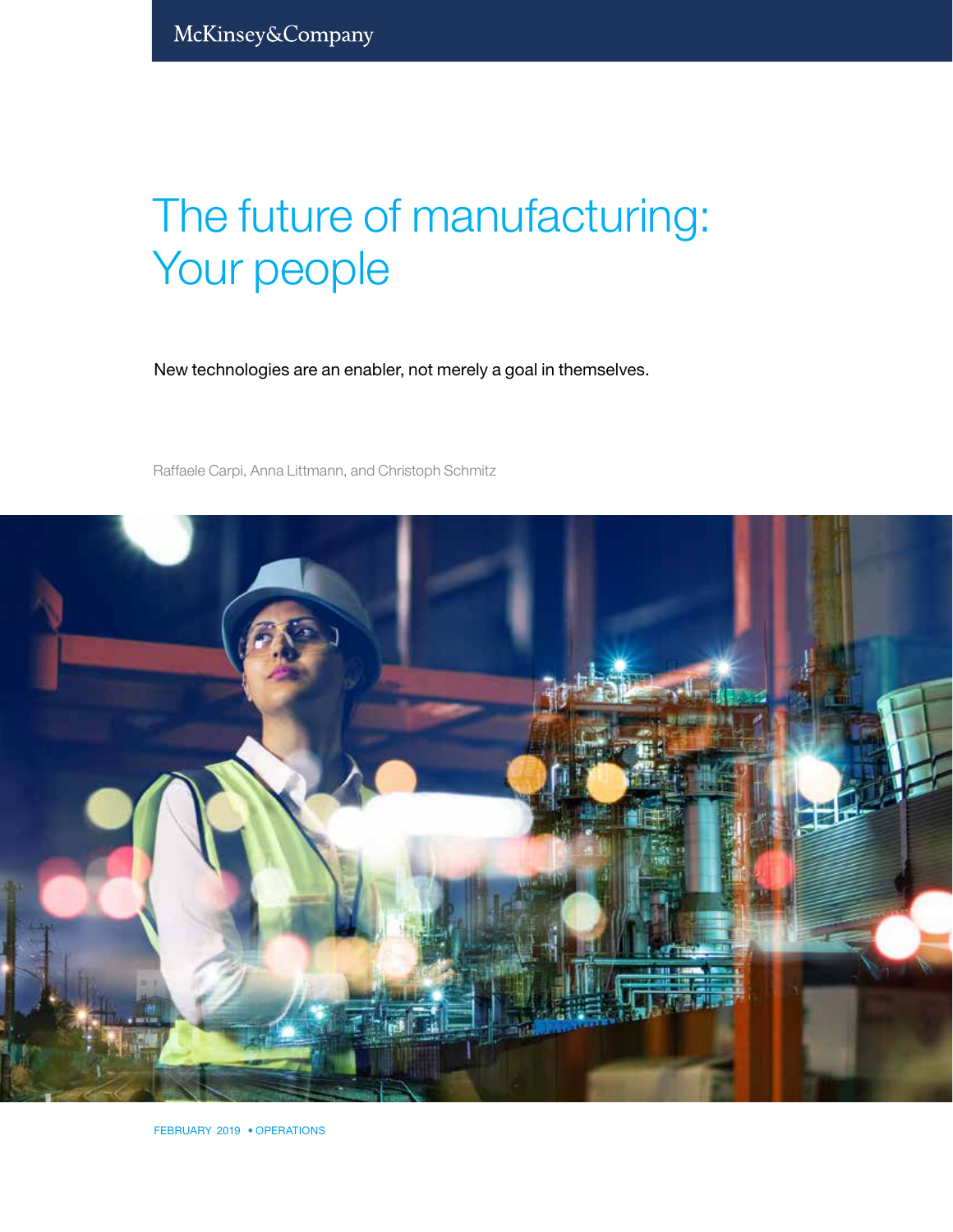If you read much of what is being written about manufacturing today, you would believe that advanced technology is the key to a new level of production performance. Players in multiple industries are reporting their success with novel approaches, from big-data analytics used to optimize cycle times in highly automated production lines, to front-line operators equipped with augmented-reality glasses to help them locate parts or fix faults on complex machines.

These prominent examples can obscure a darker and much larger truth, however. In many cases, even large-scale implementation of technological solutions doesn't deliver hoped-for improvement in productivity, cost, quality or reliability. In our experience, the problem usually isn't a lack of investment in technology, but a lack of accompanying investment in companies' most important asset: their people.

From the steam engine to the neural network, no technology can achieve anything by itself. Value emerges as a combination of the tool and the people who operate it. Yet we've seen too many cases where that simple truth has been forgotten in the wave enthusiasm for a new approach. Advanced solutions often fail not because they produce erroneous results, but because the workforce doesn't understand, or trust, those results.

And the human factor isn't going to go away. Today's best estimates suggest that around 60 percent of current manufacturing jobs could already be automated, but that process is expected to take decades. Even companies working in sectors that are relatively straightforward to automate will rely heavily on their human workforce until at least the middle of the century. And after that, they will still need people to manage, adapt and optimize their automated assets.

### Bringing productivity back into focus

We believe that the senior leaders of many manufacturing organizations need to start asking different questions as they think about the investments and changes they will make in the coming years. Rather than, "How can we apply this technology?" the fundamental questions should always be "How can we achieve the productivity improvements our organization requires?"

It is likely that advanced technologies will be part of the answer to that question, but ensuring that people have the skills, mind-set, and behaviors to use those technologies effectively will be equally important.

#### Performance is a moving target

An organization's improvement goals are set by the market. The required levels of quality or delivery performance may be determined explicitly by its customers, or implicitly by the levels achieved by its major competitors, and those numbers are evolving all the time. Unless it has the freedom to increase its prices, a company must continually raise its labor productivity by at least the rate of inflation, or its margins will eventually disappear. Other factors, including rising raw material prices, currency fluctuation and shareholder demand, may also create pressure to increase productivity even further.

#### Optimizing returns

Once an organization understands the rate of improvement it needs to achieve, it must decide which approach, or combination of approaches, it should use to obtain those improvements. These decisions should be determined by return on investment (ROI) calculations.

Evaluating different improvement options in terms of ROI is powerful way to ensure a company exploits all the simpler, lower-cost options at its disposal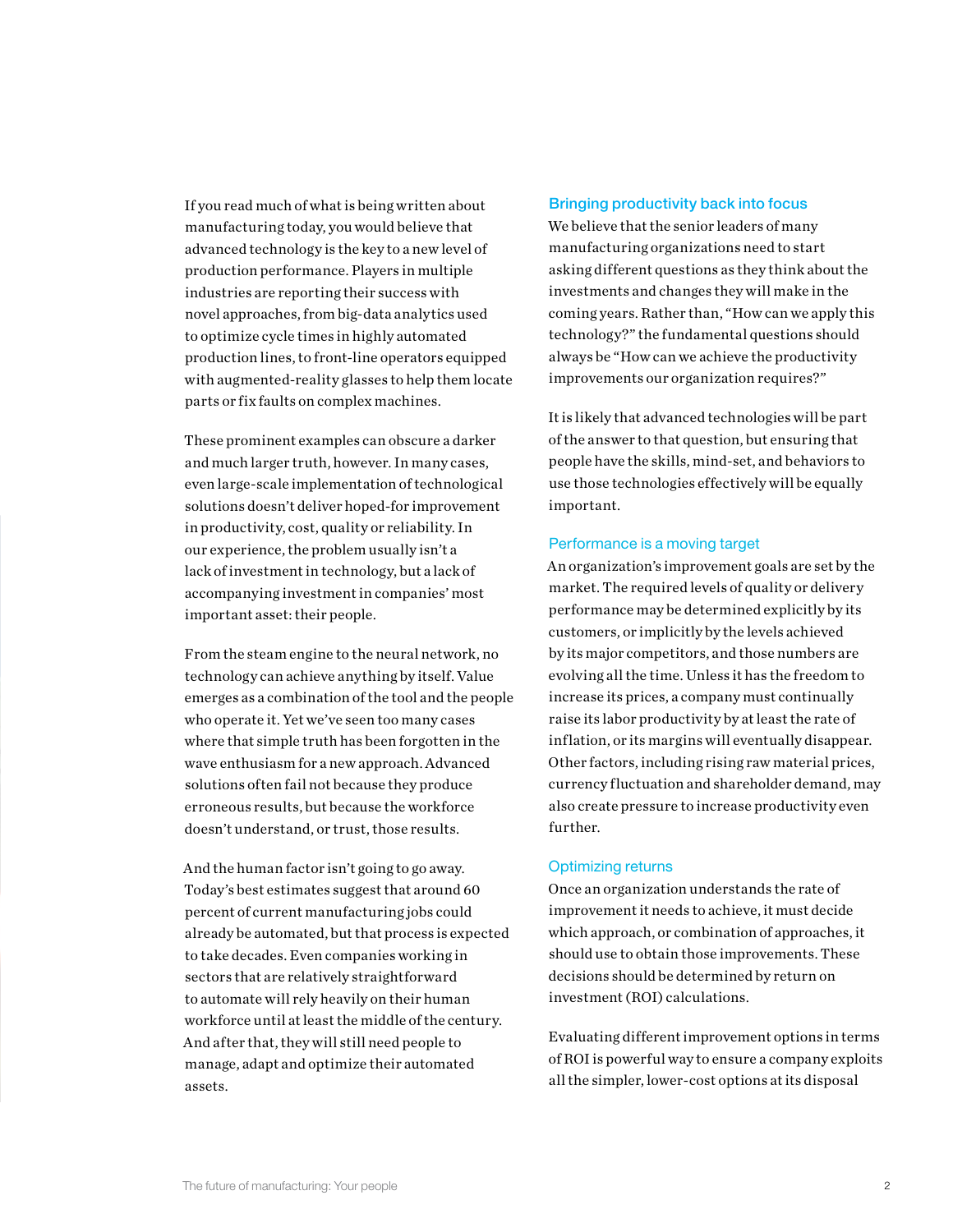before embarking on complex and costly technology projects. In manufacturing, that means ensuring the operation is running on lean-management principles—hence, investing first in your people.

Calculating the comparative ROI for leanmanagement approaches and technology-driven solutions can be an eye-opening exercise. Take shopfloor performance management, for example. The basic "capital equipment" required to implement lean performance management is a white board and some pens for each manufacturing cell. If shift leaders are trained to run effective performance dialogues with their teams, lean performance management will typically deliver a 5 to 8 percent performance improvement. That's a return on investment that few high-technology solutions can claim to match.

The message for manufacturing leaders should be clear: ensure you pulled all the "analog" leanmanagement levers before embarking on digital approaches. The implementation costs of digital solutions can only be justified if the payoff is significant. Indeed, in our Industry 4.0 Global Expert survey, 61 percent of respondents cited lack of ROI as a major obstacle when implementing Industry 4.0 solutions at scale. $<sup>1</sup>$ </sup>

#### A place for technology

That doesn't mean that there is no role for advanced digital solutions in manufacturing. Some leanmanagement levers can be enhanced through the use of advanced technologies, such as electronic performance dashboards that track overall equipment effectiveness (OEE) automatically, or computer-aided root-cause problem-solving tools. Even these approaches need people with appropriate training to use them, however, and that requires investment in your people. Other levers cannot be pulled without advanced technologies, such as robots and automated guided vehicles, or the use of artificial intelligence to improve yield.

The right balance between traditional and advanced technology-enabled levers will vary by country and industry. For example, in high-cost countries, it may make sense to maximize labor productivity by frontloading automation. But contract terms or similar constraints may mean that a quick transformation is not possible, reducing automation's attractiveness.

Once a company has thought through the relative costs and benefits of different improvement levers, it will be in a position to choose the combination of approaches that will allow it to achieve its performance aspirations. In all likelihood, this will be five to ten levers, not 30 to 50. And the success of each of those approaches will depend on the ability of the organization's people to work with them.

#### Building the workforce of tomorrow

As we move into the digitized future, a new type of capability building will be essential, requiring further investment in your people. Manufacturing personnel will need to be able to use all the tools in the traditional lean-management toolbox, such as waste identification and root-cause problem solving. And they will also need to become comfortable with complex and sophisticated new tools, such as robotic systems or advanced analytics (exhibit).

Experts with specific skill sets will be required to install and maintain each of the new technologies, and since the availability of people with appropriate skills will be limited, companies will have to develop new capabilities internally to avoid shortages.

There will also be a requirement for the broader set of workers in the plant to work with these technologies, and to bring to them the benefit of their deep domain expertise. Furthermore, rising productivity will mean a smaller workforce, so each remaining employee will have a greater influence on overall performance. That will increase the imperative to develop skills, capabilities and mindsets.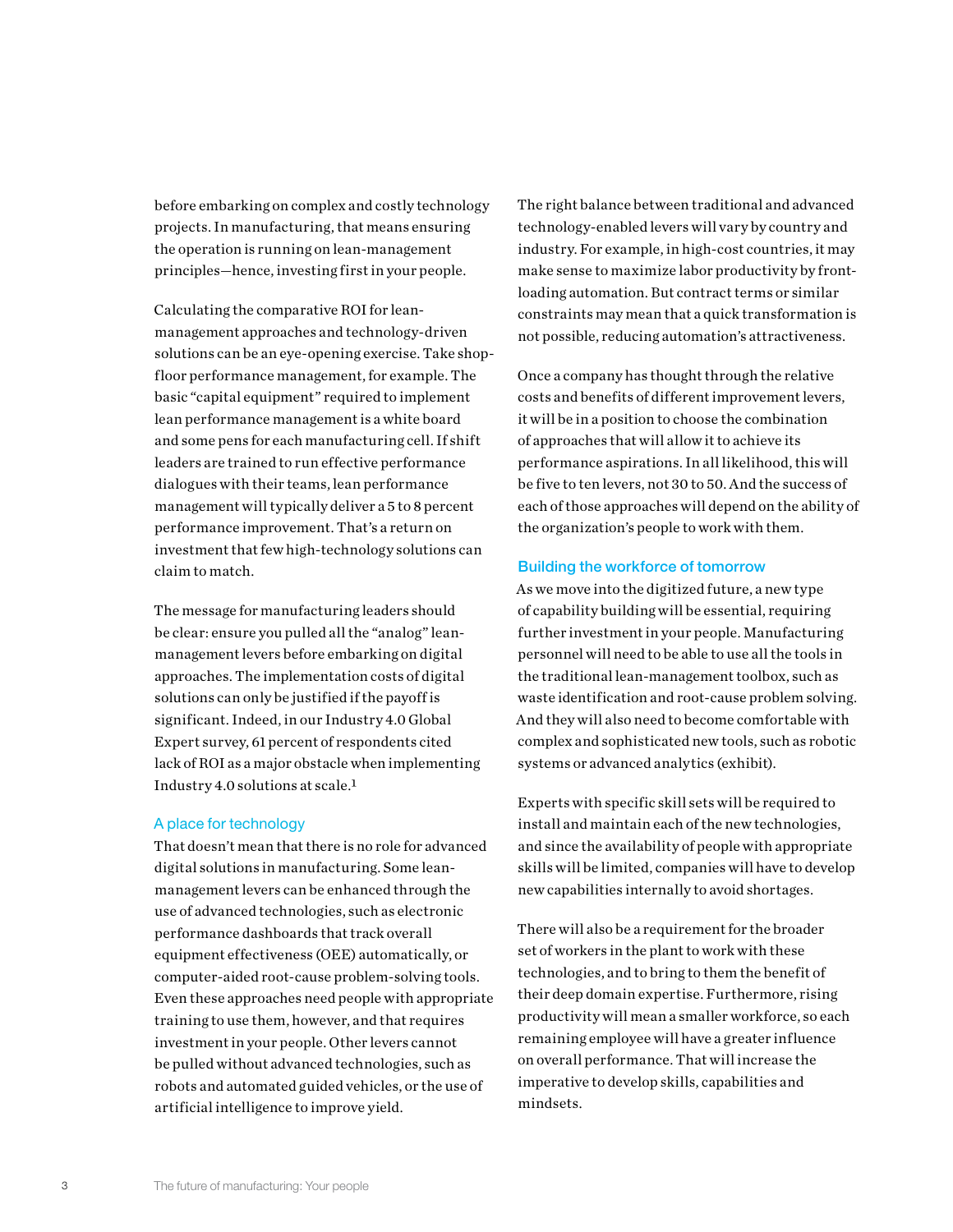## Exhibit A digital transformation requires even more capability building for employees.



Managers will have to educate operators about the changes advanced technologies will bring, and inspire them to embrace the new way of working. The challenge for the broader workforce is that they have spent most of their working lives in much simpler settings. Managers will have to convince the workforce to accommodate black-box technologies, trusting their outputs and recommendations even if they do not fully understand how these systems operate.

 $\mathcal{L}^{\mathcal{L}}$ 

People will remain at the core of productivity increases in most industries for the foreseeable future. We believe that advanced technologyenabled transformation ("Lean 2.0") will have very similar characteristics to the lean transformations of the past, and face similar barriers to implementation. As in the past, these transformations will depend heavily on cultural factors, including management support for change and the willingness of employees to embrace it.

Every company should begin the next stage in its journey by clearly defining the rate of performance increase its business requires. This should be followed by a thorough assessment of all the levers available to achieve this—some of them will require investment in advanced technology, and some will not.